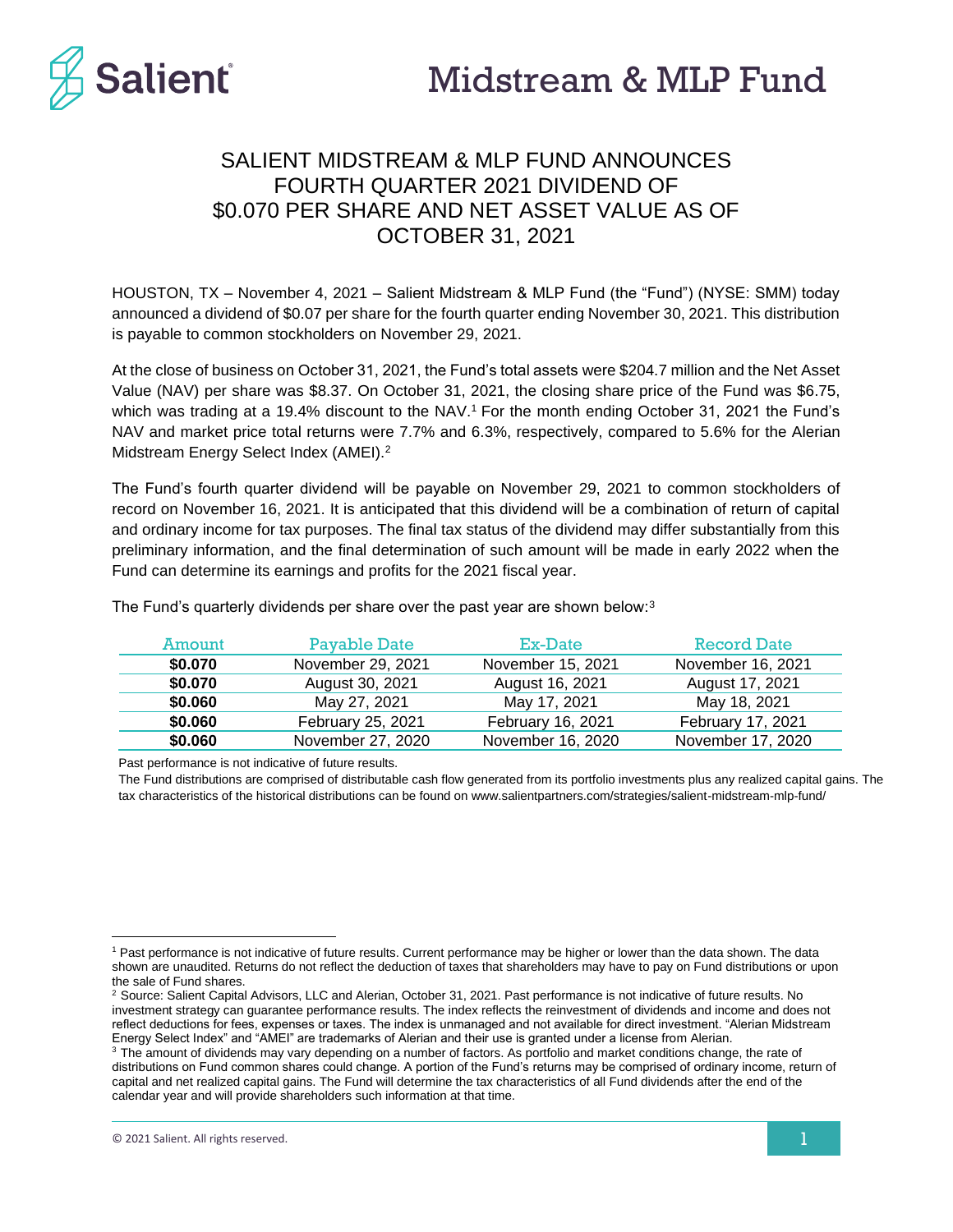### The Fund's investment allocation as of October 31, 2021 is shown in the pie chart below:



For illustrative purposes only. Figures are based on the Fund's gross assets ex-cash. Source: Salient Capital Advisors, LLC, October 31, 2021.

|  | The Fund's top ten holdings as of October 31, 2021 are shown below: <sup>4</sup> |  |
|--|----------------------------------------------------------------------------------|--|
|  |                                                                                  |  |
|  |                                                                                  |  |

| No.                     | <b>Symbol</b> | <b>Name</b>                                  | <b>Country</b>       | <b>Asset Type</b> | Weight |
|-------------------------|---------------|----------------------------------------------|----------------------|-------------------|--------|
|                         |               | <b>EMG Utica   Offshore Co-Investment LP</b> | <b>United States</b> | C-Corp            | 8.5%   |
| $\overline{2}$          | ET            | Energy Transfer, L.P.                        | <b>United States</b> | <b>MLP</b>        | 7.6%   |
| $\overline{\mathbf{3}}$ | <b>OKE</b>    | <b>ONEOK Inc.</b>                            | <b>United States</b> | C-Corp            | 6.1%   |
| 4                       | <b>ENB</b>    | Enbridge Inc.                                | Canada               | C-Corp            | 5.9%   |
| 5                       | TRGP          | Targa Resources Corp.                        | <b>United States</b> | C-Corp            | 5.7%   |
| 6                       | <b>MPLX</b>   | MPLX, L.P.                                   | <b>United States</b> | <b>MLP</b>        | 5.6%   |
|                         | <b>LNG</b>    | <b>Cheniere Energy Inc.</b>                  | <b>United States</b> | C-Corp            | 5.5%   |
| 8                       | <b>WMB</b>    | The Williams Companies Inc.                  | <b>United States</b> | C-Corp            | 4.8%   |
| 9                       | <b>PAGP</b>   | Plains GP Holdings, L.P.                     | <b>United States</b> | C-Corp            | 4.8%   |
| 10                      | <b>PPL CN</b> | Pembina Pipeline Corp.                       | Canada               | C-Corp            | 4.8%   |
|                         |               |                                              |                      |                   | 59.3%  |

For illustrative purposes only. Current and future holdings are subject to change and risk and are not recommendations to buy or sell any security. Figures are based on the Fund's gross assets ex-cash. Source: Salient Capital Advisors, LLC, October 31, 2021.

<sup>4</sup> Fund shares do not represent a deposit or obligation of, and are not guaranteed or endorsed by, any bank or other insured depository institution, and are not federally insured by the Federal Deposit Insurance Corporation, the Federal Reserve Board or any other government agency. Data are based on total market value of Fund investments unless otherwise indicated. The data provided are for informational purposes only and are not intended for trading purposes.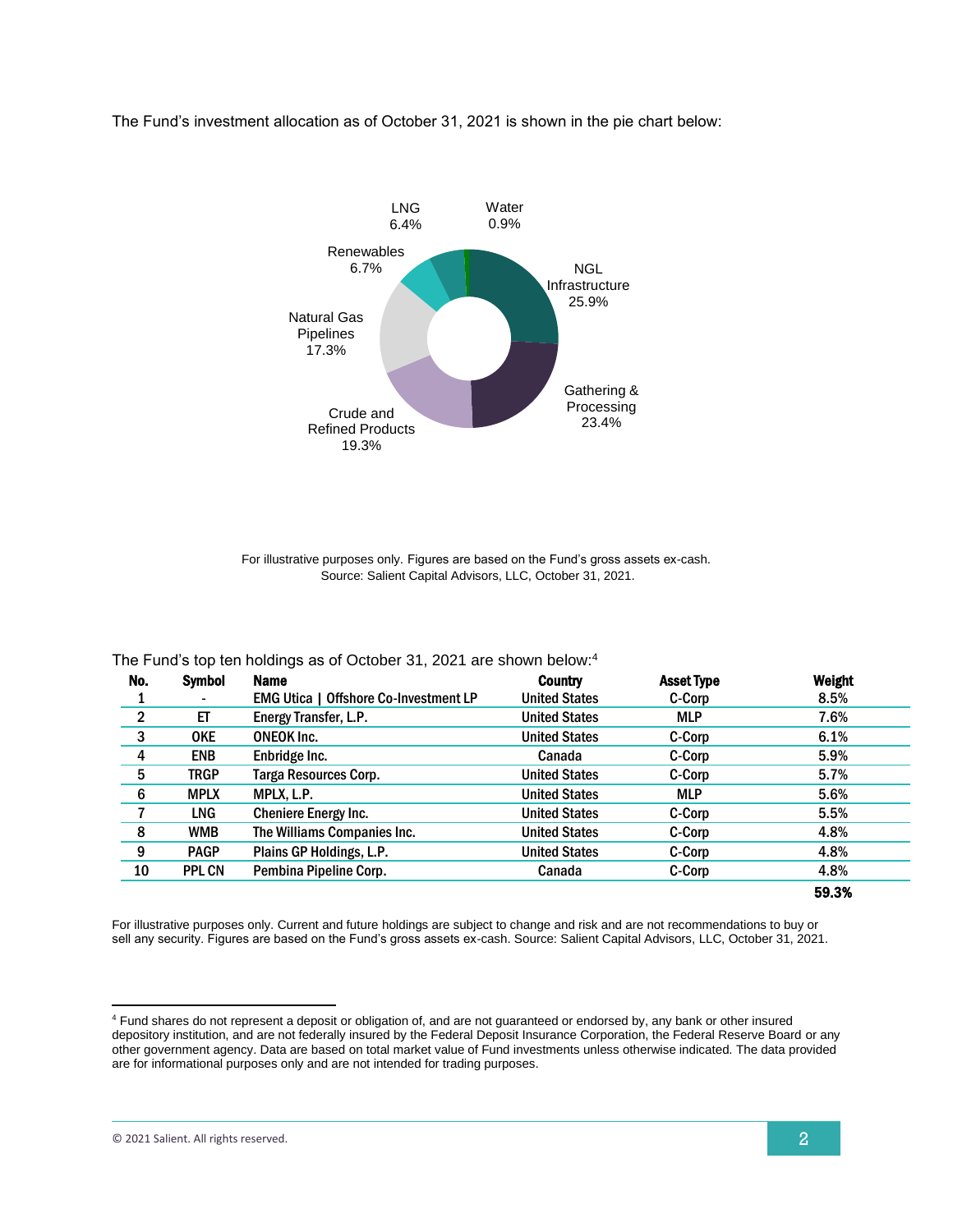## The Fund's unaudited balance sheet as of October 31, 2021 is shown below:

# **Salient Midstream & MLP Fund Balance Sheet October 31, 2021 (Unaudited)**

| <b>Assets</b>             | (in millions) |
|---------------------------|---------------|
| Investments               | \$201.1       |
| <b>Other Assets</b>       | 1.7           |
| Cash and Cash Equivalents | 1.9           |
| <b>Total Assets</b>       | \$204.7       |
|                           |               |
| Liabilities               |               |
| Line of Credit Payable    | \$54.9        |
| <b>Other Liabilities</b>  | 1.4           |
| <b>Total Liabilities</b>  | \$56.3        |
| <b>Net Assets</b>         | \$148.4       |

The Fund had 17.7 million common shares outstanding as of October 31, 2021.

Past performance is not indicative of future results.

## **Amended and Restated By-Laws**

The Fund's board of trustees (the "board"), after a deliberative discussion, amended and restated the Fund's By-Laws (as amended, the "by-laws") at its most recent meeting. The amendments reflected in the by-laws provide that certain litigation relating to the internal governance of the Fund (excluding claims arising under federal securities laws) must be brought in federal or state courts in Delaware and increased the quorum for a shareholder vote on the election of trustees from a third to a majority of shares outstanding and entitled to vote. This high-level summary of amendments is qualified in its entirety by reference to the full by-laws, which will be posted on the Fund's website and filed with the SEC in due course. Shareholders should refer to the by-laws for more information.

###

*Salient Midstream & MLP Fund is a Delaware statutory trust registered as a non-diversified, closed-end management investment company under the Investment Company Act of 1940, as amended. The Fund's investment objective is to provide a high level of total return with an emphasis on making quarterly cash distributions to its common shareholders. The Fund seeks to achieve that objective by investing at least 80% of its total assets in securities of MLPs and midstream companies. There can be no assurance that the Fund will achieve its investment objective.*